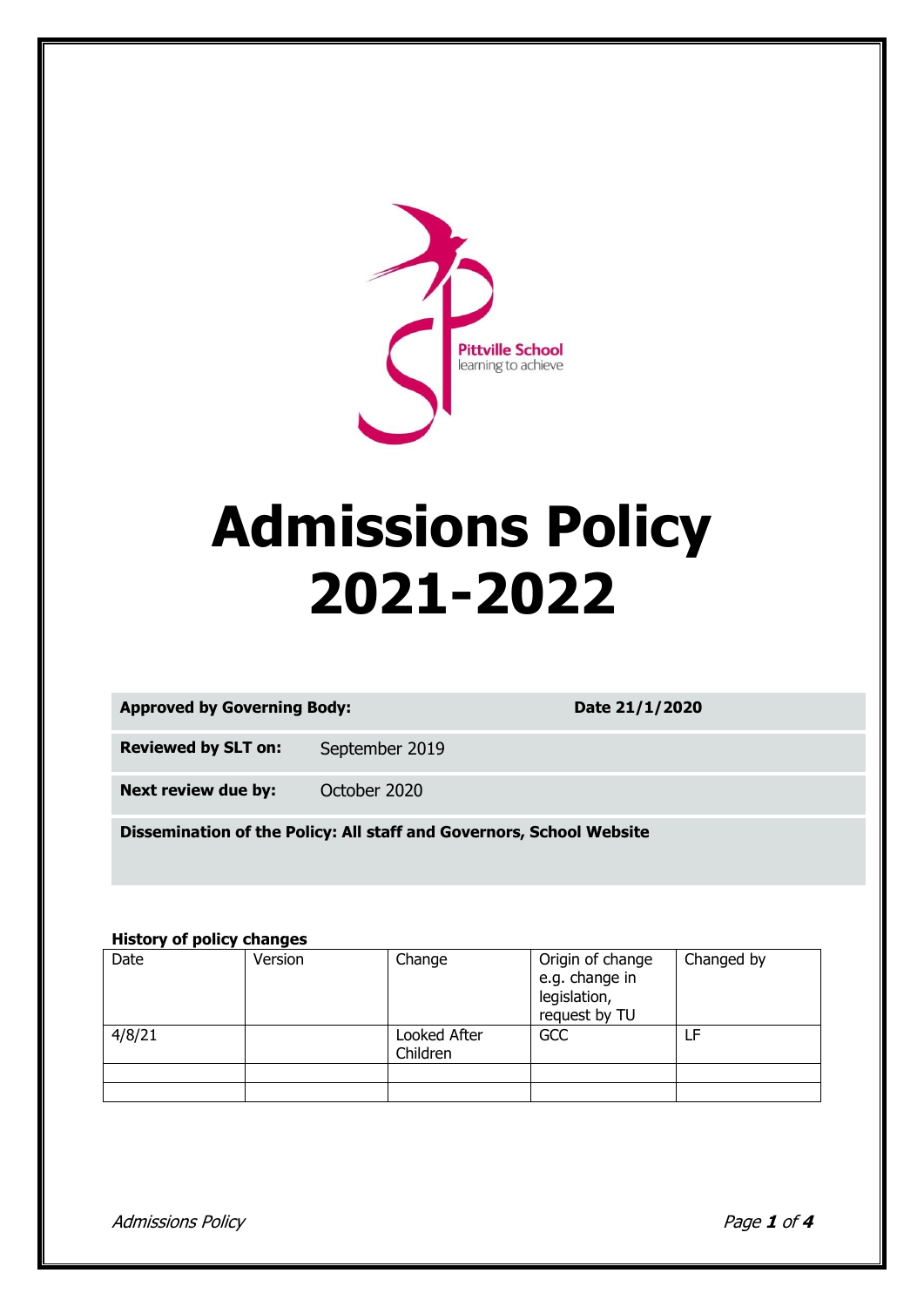# **Purpose and aim of the policy and procedures**

# **Policy and Numbers**

Students will be admitted at age 11 without reference to ability or aptitude. The number of planned admissions into Year  $\overline{7}$  for the year commencing  $1^{st}$  September 2021 will be 175.

# **Over Subscription**

Where applications for admission exceed the number of places available, the following criteria will be applied, in the order set out below, to decide which students to admit:-

- Where the child is in public care (looked after children). A 'looked after child' ( 1 ) or a child who was previously looked after but immediately after being looked after became subject to an adoption( 2 ) child arrangements order (residency order) ( 3 ) or special guardianship order ( 4 ).
	- \* (1) A 'looked after child' is a child who is;

(a) in the care of a local authority, or

(b) being provided with accommodation by a local authority in the exercise of their social services functions (see the definition in Section 22(1) of the Children Act 1989) at the time of making an application to a school. In Gloucestershire, such children are referred to as Children in Care.

(2) This includes children who were adopted under the Adoption Act 1976 (see section 12 adoption orders) and children who were adopted under the Adoption and Children's Act 2002 (see section 46 adoption orders). This also includes children who appear (to the admission authority) to have been in state care outside of England and ceased to be in state care as a result of being adopted. (Internationally Adopted Looked After Children – IAPLAC)

((3) Under the provisions of section 12 of the Children and Families Act 2014, which amend section 8 of the Children Act 1989, residence orders have now been replaced by child arrangements orders.

(4) See Section 14A of the Children Act 1989 which defines a 'special guardianship order' as an order appointing one or more individuals to be a child's special guardian (or special guardians).

- Children who have a sibling attending the school and who will continue to do so when the younger child is admitted i.e.:- a brother or sister, half-brother or sister, adopted brother or sister, step brother or sister, or the child of the parent's/carer's partner, and in every case, the child must be living in the same family unit at the same address.
- Children of full or part time salaried members of staff who have been employed at Pittville School for two years or more at the time of the application for admission, or of a member of staff recruited to fill a vacant post for which there is a demonstrable skill shortage.
- Children with the strongest geographical claim, measured from the ordnance survey point of the child's home address (including flats) to the ordnance survey point of the school, with those living closer to the school receiving the higher priority.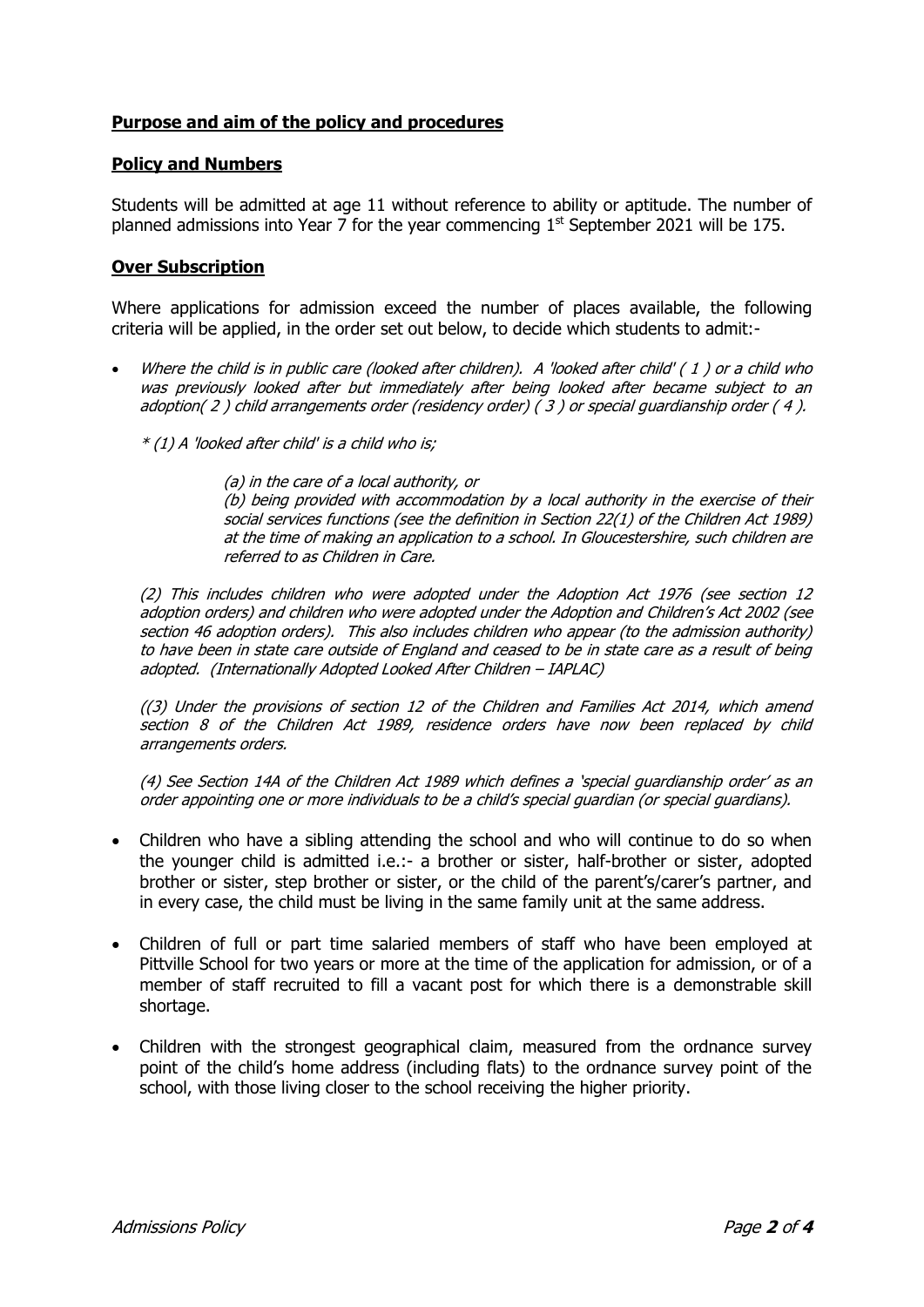# **In the Event of Oversubscription**

In the event of oversubscription in any of the above criterion, places will be allocated to children with the strongest geographical claim, measured in a straight line from the ordnance survey point of the child's home address (including flats) to the ordnance survey point of the school, using the Local Authority's computerised measuring system, with those living closer to the school receiving the higher priority. In the event of a tie involving two or more children when applying the strongest geographical claim based on straight line distance where there are not enough places available to offer all children a place at the school, a process of random allocation will be followed by the Governing Body.

# **Waiting Lists**

If the school is oversubscribed, a waiting list will be held until the end of December in the academic year of admission. The waiting list will be prioritised according to the school's oversubscription criteria.

# **Admissions in Practice**

Admission in Year 7 from Primary School is organised by the LA. At Pittville, we begin each year by sending brochures to all local Primary Schools, holding an open evening and arranging for parents to see the school during the working day.

The LA administers parental returns and keeps the school well informed at various stages in the process. Parents are notified of allocations in March. There then follows a period of appeals if we are full to our published admission number.

Transition/Y7 Manager will co-ordinate intake admissions, visits to Primary Schools and groupings into tutor groups. Induction evening is usually the evening before Induction Days in July of each year.

# **Right of Appeal**

Parents/guardians have a right to appeal against refusal by the Governing Body to admit their child to the school. Any parents/guardians wishing to exercise this right must put their appeal, in writing, to the School. Independent Appeals will then be arranged by the Governing Body assisted by the Local Authority and conducted in accordance with the Code of Practice on Admission Appeals. The closing date for any Year 7 appeals is 30th April. Further details of the appeals procedure are available by contacting the school.

# **Fair Access Protocols**

The school has signed up to the In-Year Fair Access Protocols held by the Local Authority. Should a vulnerable child within these Protocols require a place at the school, they will take precedence over any child on the waiting list